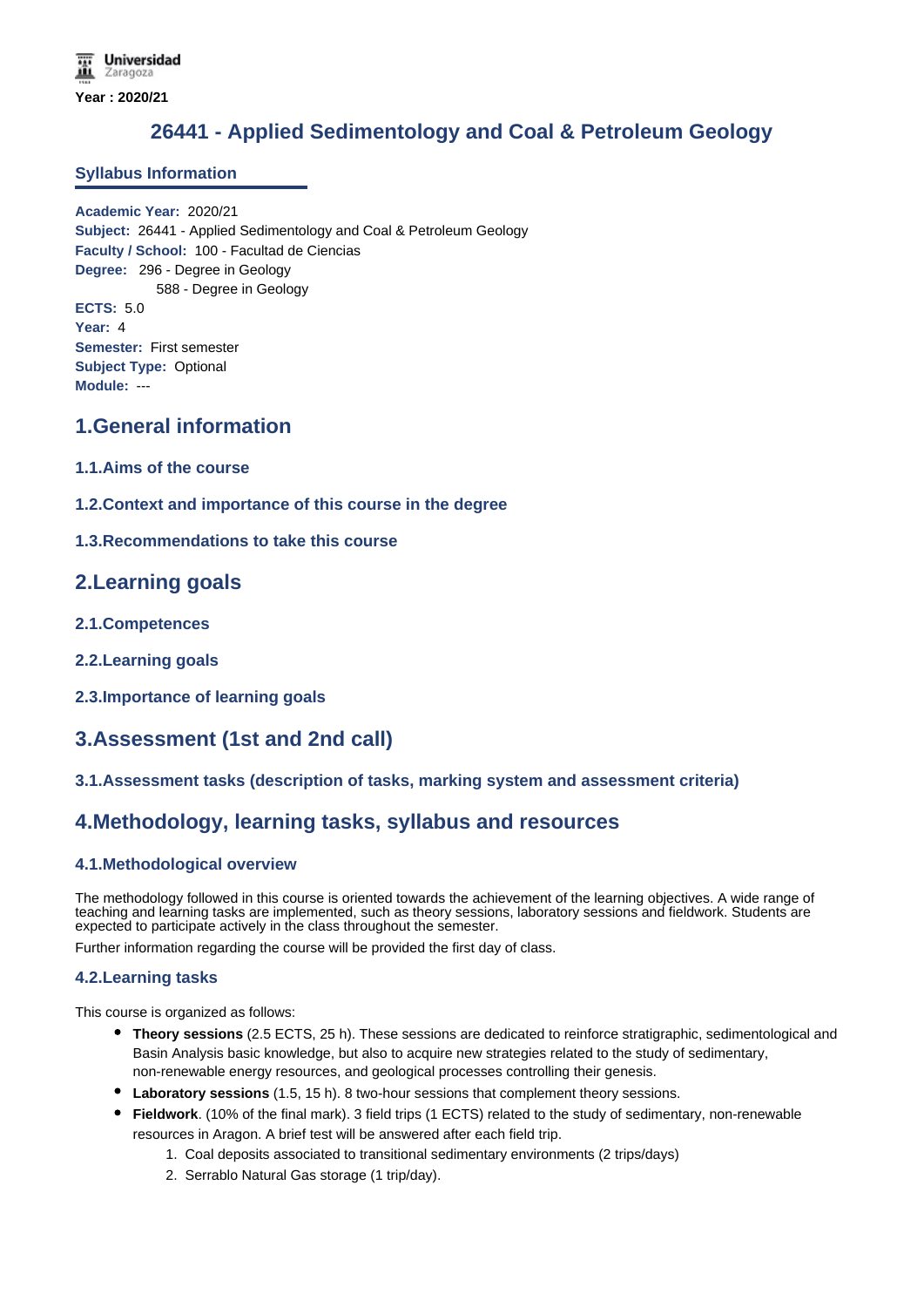- **Assessment tasks.**
	- Students must present two reports:
		- i) One related with the possibilities of exploitation and use of sedimentary deposits (30% of the mark) including the possibilities of mining sedimentary deposits at a given area.
		- ii) A bibliographic pair work focused on an oil basin using PowerPoint for oral presentation (30% of the final mark) including the petroleum system and geological factors controlling the existence of the oil field.
	- Short answer questions about field work.
	- Exam (3 hours). Written exam focussed on theoretical and practice lectures (30 % of the final mark; a minimum mark of 4 is necessary for passing the exam).

#### $\bullet$ **Autonomous work and study**

Teaching and assessment activities will be carried out on site for as long and as much as possible. This scenario could change if safety regulations related to the covid19 crisis recommended online activities.

# **4.3.Syllabus**

This course will address the following topics:

### **Lectures**

- 1. Introduction to fossil resources. Renewable and non-renewable energy resources. Organic matter in sediments: production, accumulation and conservation. Controlling factors.
- 2. Natural resources associated to sedimentary environments.
- 3. Coal. Definitions. The origin of coal. Mires. Main controls on mire development. Types of mires.
- 4. Sedimentary environments as organic matter producers. Continental, transitional and marine environments.
- 5. Coal components. Coal at macroscopical and microscopical scale. Maceral groups. Coal lithotypes and microlithotypes.
- 6. Coalification of organic matter. Controlling factors: T, P and time. Rank, components, and coal types.
- 7. Coal mining methods. Most common uses of coal and worldwide coal resources. Coal in Spain
- 8. Coal and environment.
- 9. Oil and natural gas. Physical and chemical properties. Composition of natural hydrocarbons. Main hydrocarbon families.
- 10. Origin and evolution of oil and natural gas. Transformations during the diagenesis and catagenesis. Kerogen: types and evolution. From kerogen to oil.
- 11. The source rock and oil migration. Identification and evaluation of the source rock. Primary and secondary migration.
- 12. The trap rock: petrophysical properties. Types of trap rocks.
- 13. The seal rock: geological and petrophysical properties. Effectiveness of sealing.
- 14. Oil traps. Types: stratigraphic, structural, mixed and hydrodynamic traps. Oil fields.
- 15. Interest of Oil Geology.

#### **Practice sessions**

- 1. Physical properties of sedimentary bodies and particles considering their potential interest for Applied Geology.
- 2. Research and prospection of natural resources associated to sedimentary environments.
- 3. Research, evaluation and prospection of coal deposits.
- 4. Evaluation of the potential interest of hydrocarbon reserves.

#### **Fieldwork**

- Coal deposits associated to transitional sedimentary environments
	- Study on site. Main lithological and sedimentological features.
	- Mine restoration.
- Gas storage
	- The Serrablo gas field and its geological context: an example of gas geological storage.

### **4.4.Course planning and calendar**

Further information concerning the timetable, classroom, office hours, assessment dates and other details regarding this course will be provided on the first day of class or please refer to the Faculty of Sciences website (https://ciencias.unizar.es).

### **4.5.Bibliography and recommended resources**